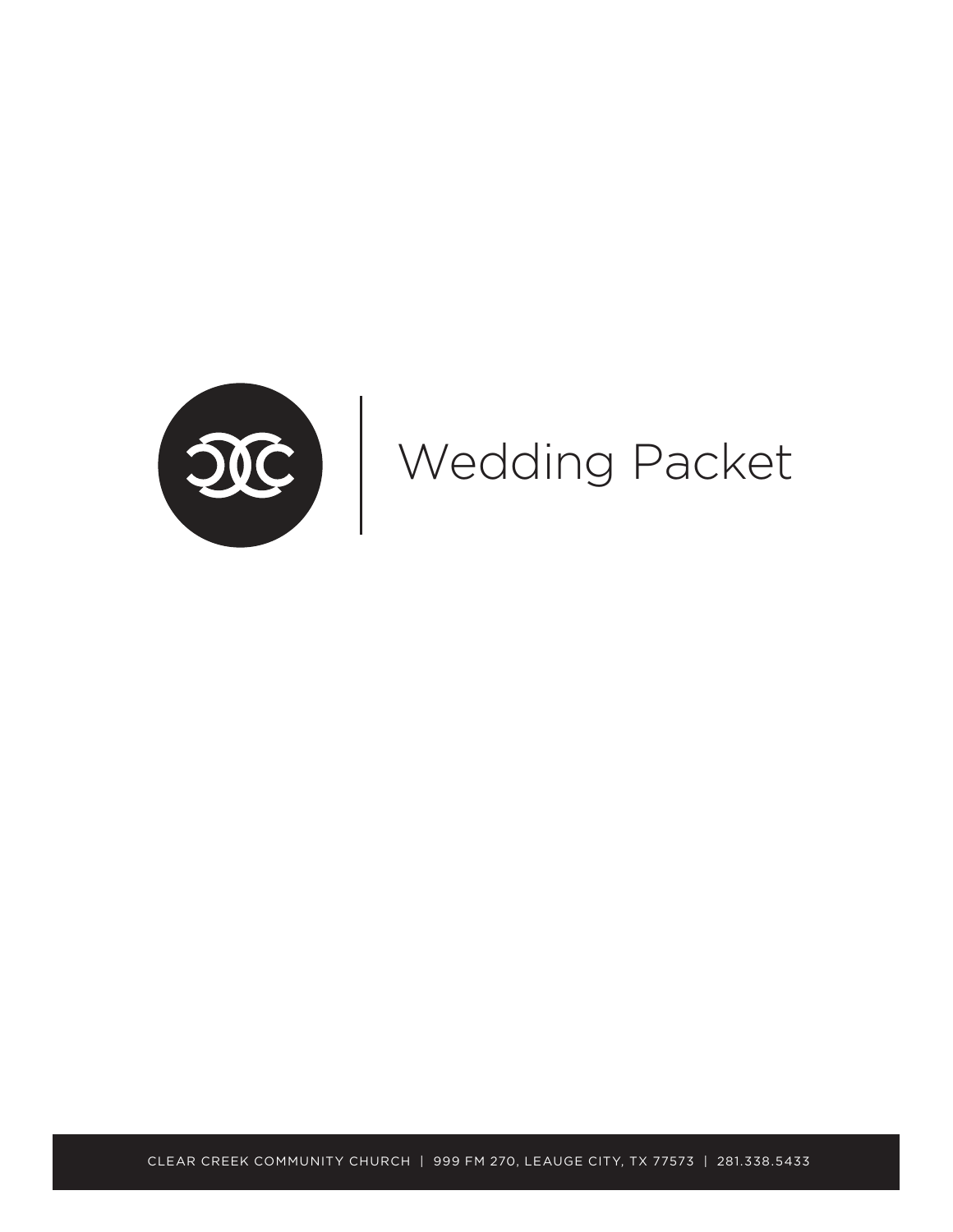# CONTENTS

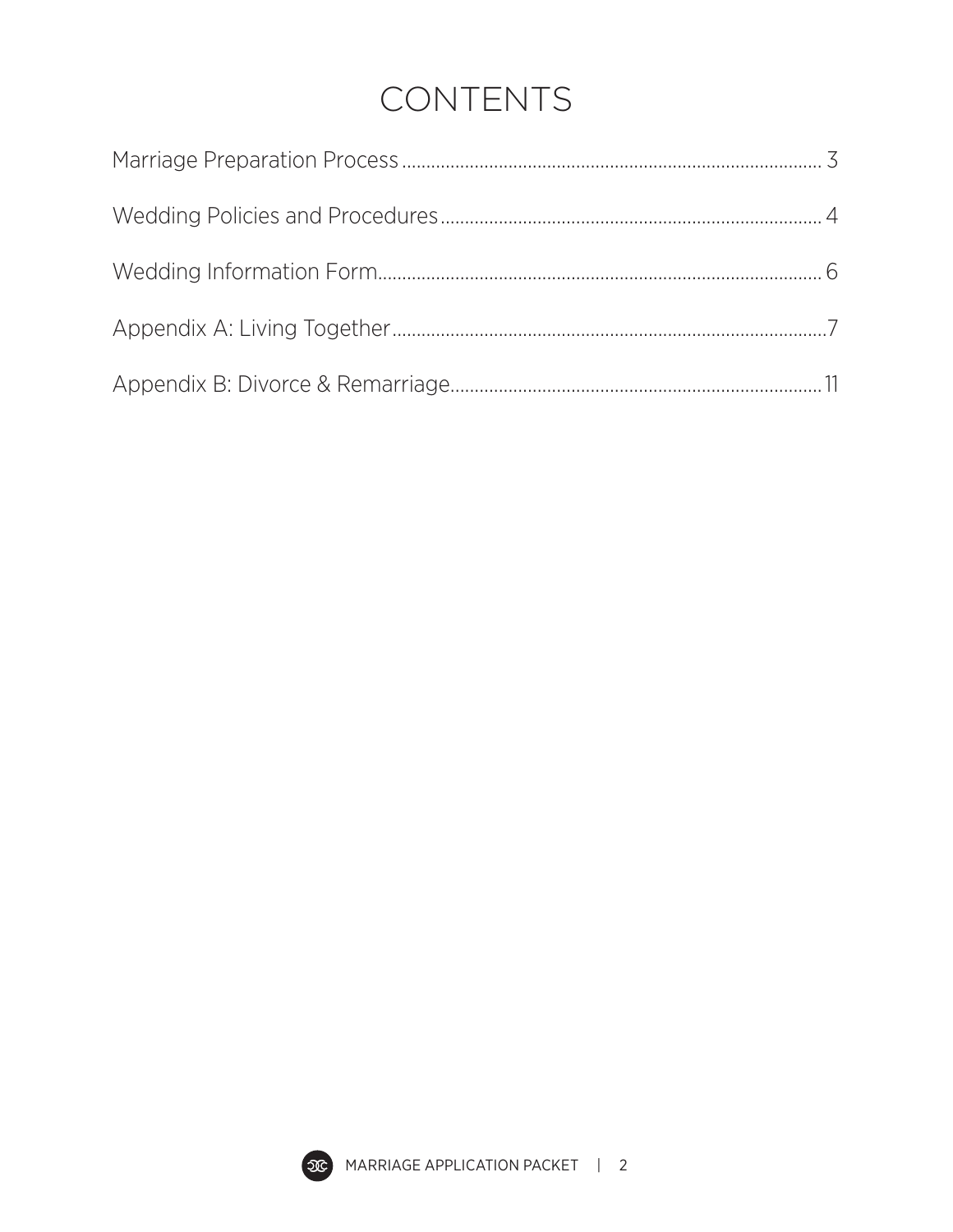# MARRIAGE PREPARATION PROCESS

Marriage preparation is required for all couples married by pastors at CCCC. A key part of the process is the completion of a marriage preparation study with a mentor couple. Couples also complete an online study called FOCCUS (Facilitating Open Couple Communication, Understanding and Study). Couples meet weekly for approximately six weeks with assigned mentors to review and discuss materials. A \$50.00 couple fee covers the costs of all materials.

# Below are steps for completing CCCC's Marriage Preparation Process:

- Review policy, complete/return Wedding Information Form with \$50.00 check to CCCC. Mail to: Clear Creek Community Church, Attn. Marriage and Family, 999 FM 270, League City, TX 77573.
- When we receive your form and check we will contact you to let you know we are purchasing your online session. After you complete your session, you will be notified.
- We will then print your report, prepare your packet, and notify your mentors. Your mentors will pick up your packet and contact you to schedule your first session.
- Your mentors will contact us before your last session to request your certificate of completion. This certificate will give you a \$60.00 discount on your marriage license.
- If one of our pastors have agreed to officiate your wedding, contact us to schedule an appointment to meet with the pastor to discuss the details of your ceremony about four weeks prior to your wedding. This meeting completes the marriage preparation process.

It is our hope that as you work through the materials and meet with your mentors you will develop a friendship and a resource to begin your marriage relationship as well prepared as you can be.

#### Please NOTE the following before submitting request:

If any of the following situations are present we want very much to meet with you and talk about your relationship and your marriage. We want the best for you and we believe the Bible's instructions and commands about marriage are rooted in God's love and wisdom, so we want to help in any way we can.

- CCCC pastors will not agree to perform a ceremony before receiving and reviewing the Wedding Information Form and meeting with couple.
- CCCC pastors will not officiate weddings for couples who are living together. (See Appendix A)
- CCCC pastors will not officiate weddings for followers of Jesus who are planning to marry and non-believing person.
- If you have been previously divorced we need to meet with you and discuss the circumstances around your divorce. (See Appendix B)

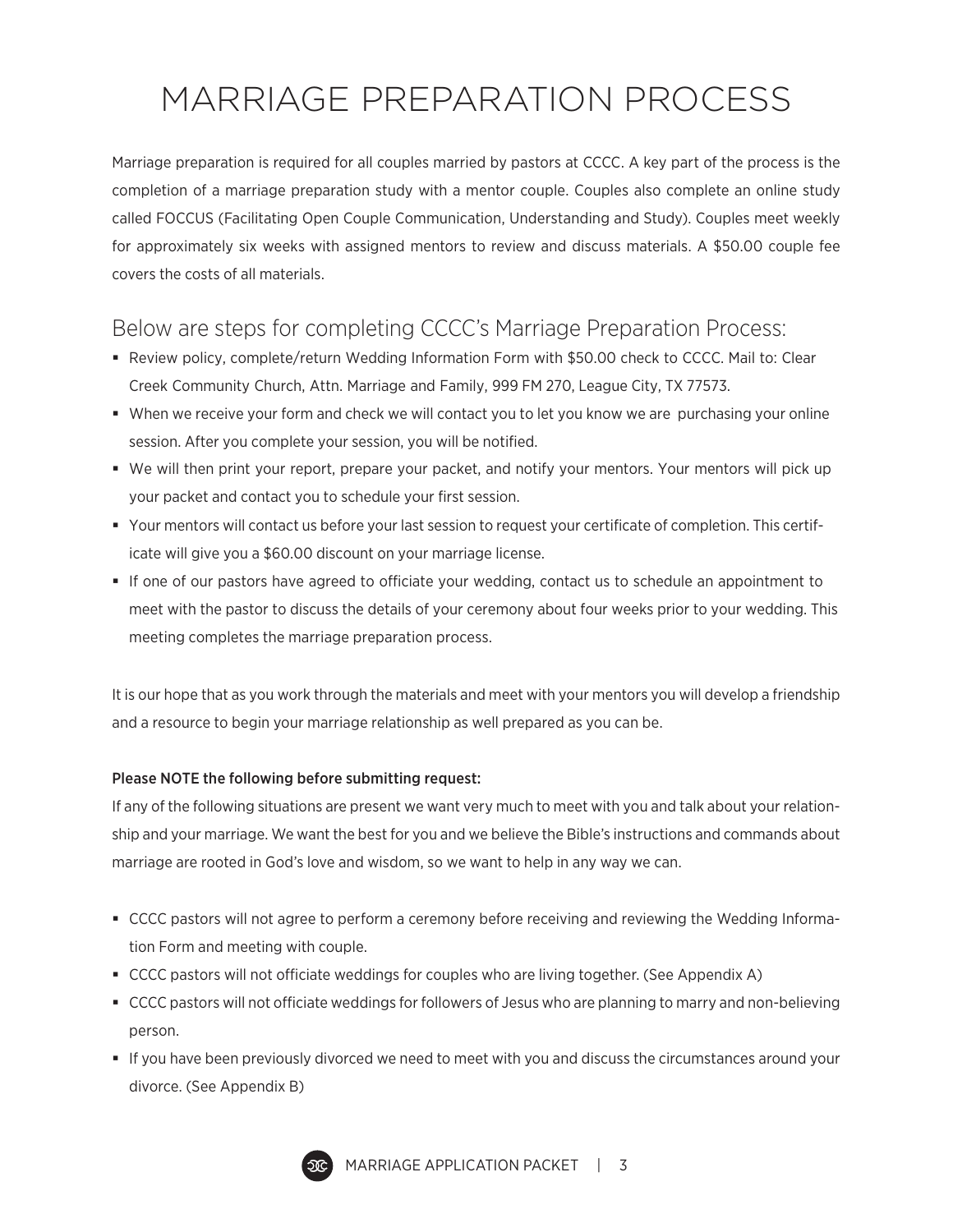# WEDDING POLICIES AND PROCEDURES

## Agreements

- The following agreements are required for couples married by pastors at CCCC:
- **Complete FOCCUS.**
- Complete CCCC's marriage preparation process prior to wedding.
- **Live apart until marriage.**
- **Plan and prepare a wedding ceremony that honors God.**

# Officiating Fee and Payment Information

A suggested honorarium is a minimum of \$200. Please make check payable to officiating pastor and mail to Elizabeth Garcia prior to wedding.

## Pastor's Services

The pastor's services include two meetings with pastor, participation at rehearsal and officiating the ceremony.

## Ceremony

The wedding ceremony is a worship service that recognizes God's leadership in the marriage of the couple. Everything included in the ceremony should befit a worship service.

#### Vows

Officiating pastor will review wedding vows and ceremony. Any special ceremony requests should be submitted in writing to officiating pastor before second meeting.

#### Music

Music in wedding ceremony should befit worship service. Numerous music selections, appropriate for weddings, are available through local Christian books and music stores.

#### Photography

Photos and videos should be done with the least amount of distractions possible.

#### Location

Our pastors officiate we dding ce remonies for me mbers of the church. The location of the we dding is the responsibility of the couple. Viable options are churches, hotels, gardens, wedding chapels, and homes. Officiating pastors reserve the right to deem a location inappropriate.

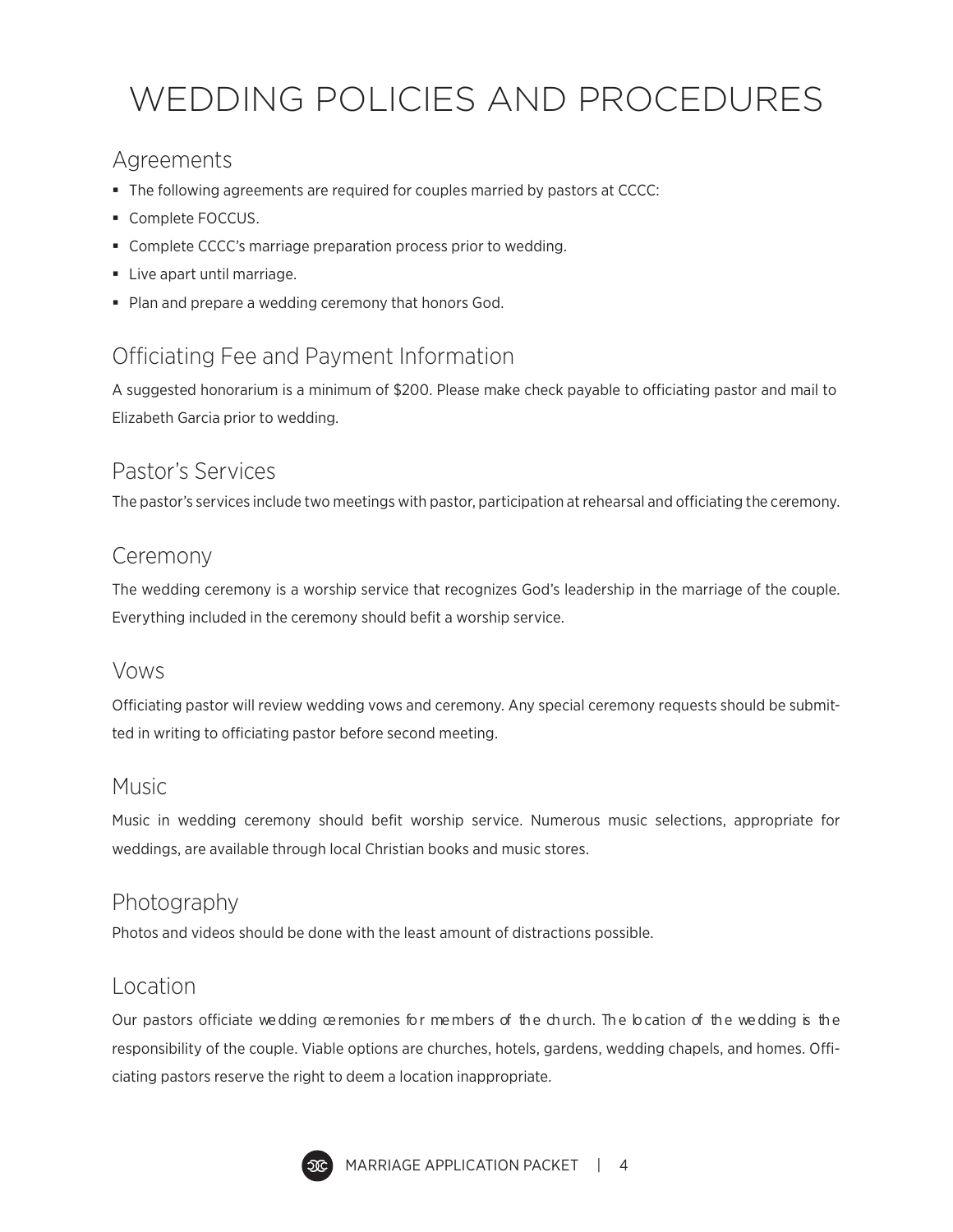# Arrival of Pastor

The officiating pastor will arrive 20 to 30 minutes prior to the wedding.

## Marriage License

A marriage license is required and can be attained at the county courthouse. Give marriage license to officiating pastor just before wedding ceremony. The State of Texas requires pastor to have license at ceremony. \$60.00 Discount on Marriage License - Texas offers free marriage education classes around the state and in turn gives couples who complete classes a \$60.00 savings on marriage license and waves 72 hour wait period. CCCC's Premarital Prep Program is state approved; therefore, couples who complete CCCC's Premarital Prep Program qualify for this savings and waiver of 72 hour wait. A certificate will be provided to you at the completion of your mentor sessions.

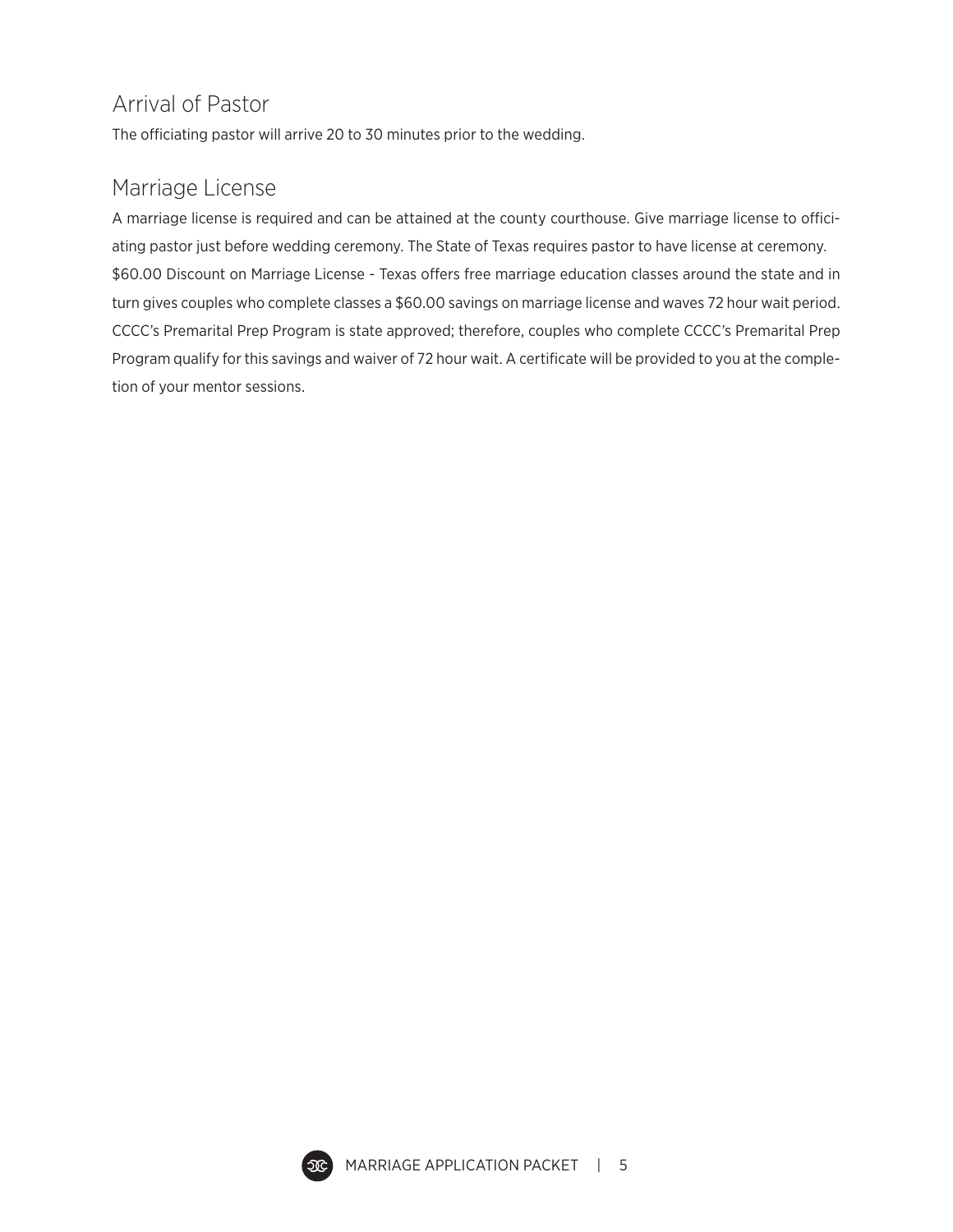# APPENDIX A: LIVING TOGETHER

# Recent Statistics on Cohabitation in the United States

It is not surprising that cohabitation is a frequent issue with people who attend CCCC. Moving in before marriage is now the norm in the US. The data says nearly 50% of women have, or do, cohabitate with their partner, an increase of 35% in last 20 years. And, 74% (3 out of 4) 30 year olds say they have, or do, cohabitate with their partner.

But here is some more data to consider. The data below are from secular agencies or government statistics. The data has painted the same picture for thirty years as cohabitating has become more and more the norm.

- 50-60% of couples who live together before they marry… never do marry.
- The median duration of a cohabitation relationship is 22 months they tend to be very short term arrangements.
- 20% of women who enter a cohabitation relationship get pregnant in the first year. Less than 1 in 5 get married to that partner after the pregnancy.
- For the 50% of people who cohabitant first and then do marry, the divorce rate is 50% 70% higher than for people who do not cohabitate before marriage - and the divorce tends to happen in the first three years of marriage.

## The Culture Versus the Bible

The number one reason given for cohabitation before marriage is economics. Almost without exception, people explain their reasons for cohabitation as financial. It is true that one mortgage is less expensive than two mortgages. But, as you can see from the data mentioned above, couples who choose to cohabitate for financial advantage are unwittingly letting finances take precedent over their relationship with God and with each other, and the negative consequences far outweigh the benefits.

Many couples begin preparing for their wedding ignorant of the bible's teaching about marriage and sex, and are therefore surprised or offended by Clear Creek Community Church's (CCCC) refusal to perform weddings for couples who are living together. We do not seek to condemn people who are living together. Instead, we want to lead you to an understanding of how very different the culture's view of sex and marriage is from the marriage covenant God established and communicates to us in the bible.

The elders of CCCC are committed to bringing glory to God by submitting to his Word, the bible, in all areas of life including marriage. We also believe strongly that a marriage relationship established under and submitted to God's design will be lasting, joyous, intimate, and secure far beyond any substitute arrangement our culture offers. The elders of CCCC want to offer our help and guidance in preparing you for a God glorifying, life giving, and

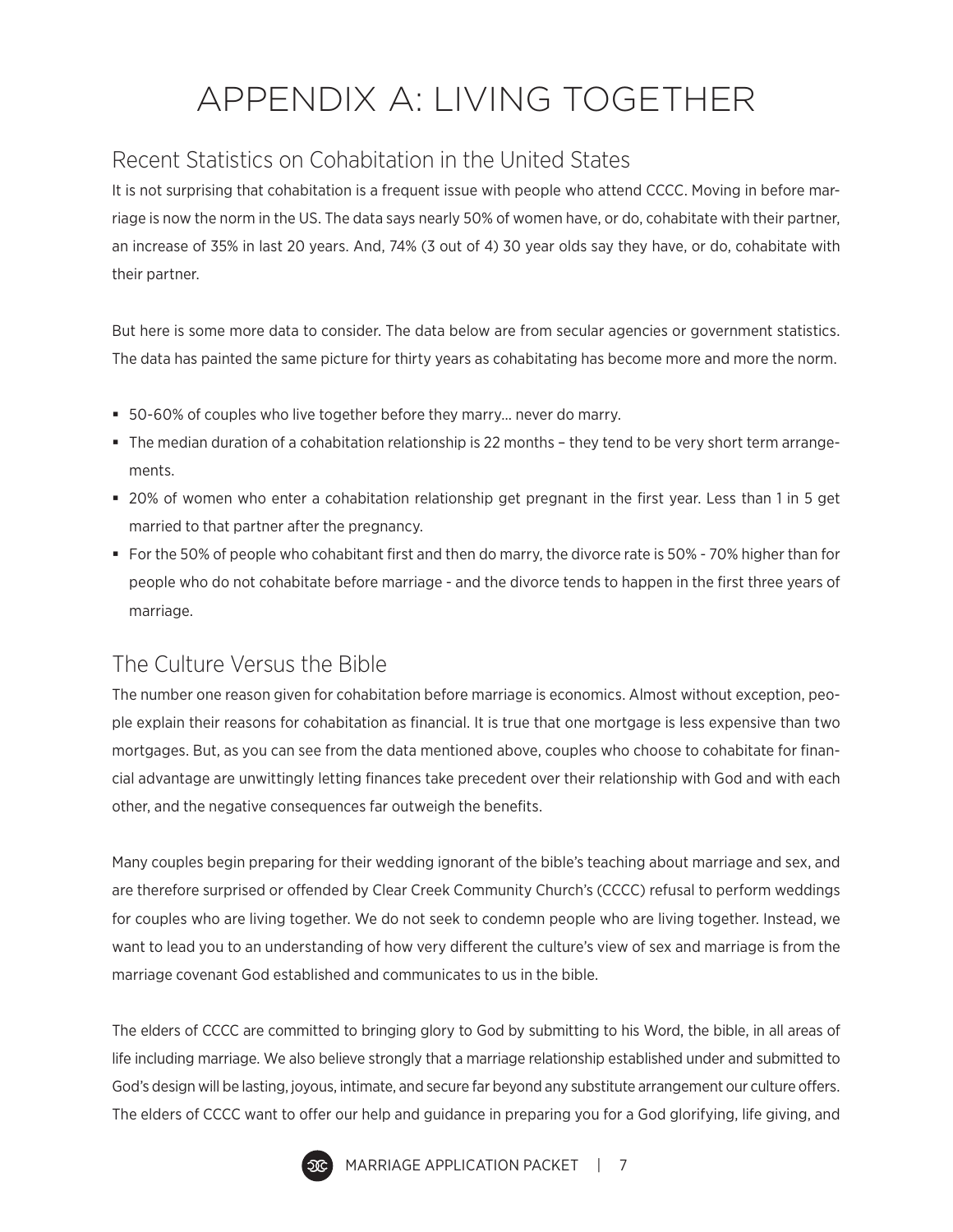lifelong marriage. We want you to understand our reasons for choosing not to perform wedding ceremonies for people who are "living together." They are:

- 1. We believe a wedding ceremony is a worship service that celebrates a couple's devotion to God and submission God's will for their marriage. The purpose of a wedding ceremony is to invite God's presence into the marriage while calling for God's blessing and provision for the couple. It is not possible to host that kind of ceremony for two people who are ignorant of, or who have willfully refused to obey God's direction for marriage.
- 2. Strong marriages are built on a foundation of faith in, and submission to, God. A rejection of God's design for the marriage relationship is a precursor to many relational consequences that ripple through families, children, and the church. We want to do everything we can now to establish your marriage so that it blesses you and your family and CCCC for a lifetime.
- 3. Our deepest hope and desire is for couples to live in God honoring, joy filled, intimate relationships where they are continually growing in intimacy with each other and with God. We want to do everything we can to make that possible.
- 4. As pastors and shepherds over people God has entrusted to us, we are accountable to God for how we lead. We insist on having a clear conscience before the Lord when it comes to the marriages we participate in.
- 5. The bible teaches very clearly that living together is wrong, it is a sin. We want to lead people away from a relationship that produces destructive consequences and into a kind of relationship that is God glorifying, healthy, and lifelong.

#### A Biblical Perspective on Marriage

The following gives you a summary of what the elders of CCCC believe the bible teaches us about marriage. We believe the Bible teaches that marriage is a sacred covenant between two people to which God is witness, and that the covenant is for a lifetime.

Genesis 2:24 Therefore a man shall leave his father and his mother and hold fast to his wife, and they shall become one flesh.

Marriage is an institution whose terms are given to us by God and rooted in God's creation order and authority. The boundaries God established in the marriage covenant provide a husband and wife with structure and security. Couples who set aside God's boundaries for marriage must then create the terms and qualities of their particular relationship, and those terms are by nature self-centered and transient (as attested to in the

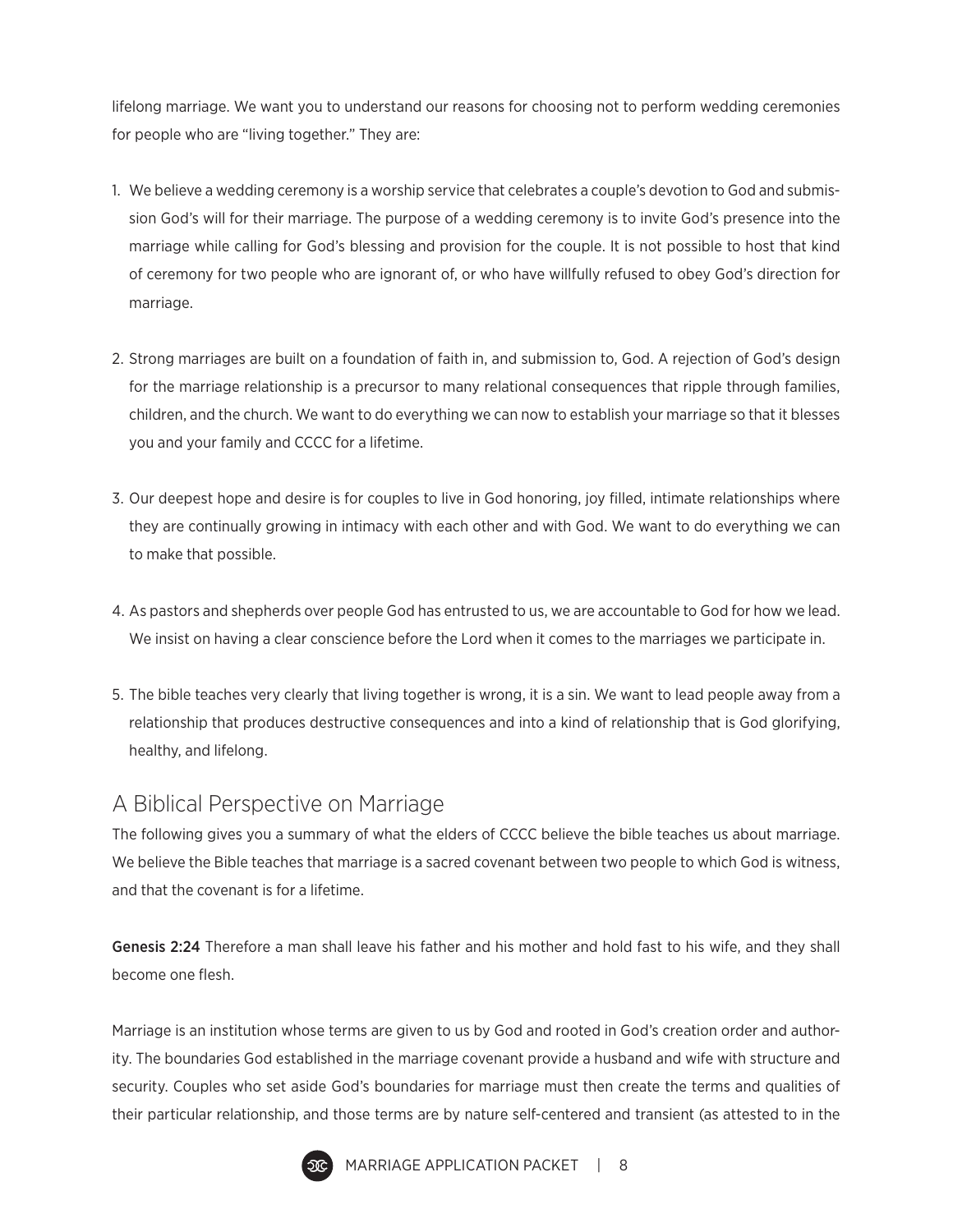statistics referred to above). When people reject God's design for marriage and arrange their relationship on their personal terms it is always susceptible to redefinition, reconstruction, and termination.

To live together seeking to share the benefits and responsibilities of the marriage covenant before you commit to God and to one another is to set aside God's design for marriage and replace it with your individual design. The elders of CCCC insist that you do not set aside God's authority over the marriage relationship, but choose to build a marriage God's way. We understand this to mean:

- **As Children of God** The bible describes (in Ephesians 5 and elsewhere) marriage as a reflection of Christ's relationship to his church – Christ being the bridegroom coming for his pure bride the church. Ephesians describes a husband's responsibility to his wife as a reflection of Christ's wholly devoted sacrifice for his church and a wife's submitted response to her devoted husband as a reflection of the church's faith in and dependence on Christ.
- Following God's Leadership The bible describes the marriage relationship as a "chord of three strands." It is God, husband, and wife. Marriage is dependent on God's authority and presence. The character qualities the bible describes as being produced by genuine faith in God are the qualities that are to shape the relationship of husband and wife.
- **Coming from Two Different Places** Following God's leadership begins before we come to the wedding ceremony. It means that the couple maintains sexual purity before they marry. It means that they don't make economics a higher priority than the God glorifying, long term health of their relationship.

## Our Commitment

The elders of Clear Creek Community Church are committed to helping you prepare for a marriage that will glorify God and bring you a lifetime of joy and security. We want to walk with you through whatever process is necessary to help you separate and begin to build your marriage on a biblical foundation. We look forward to the opportunity to serve you in this season.

# Living Together: Q & A

Question: If we are already living together won't getting married fix the problem?

Answer: No, not necessarily. If your relationship was established and has been experienced outside of God's plan for marriage - having a wedding ceremony won't change that. If you truly want to repent and begin to follow God's design for marriage there are healthy pre-marital processes you should go through before you wed. In the mean time you should obey God and separate while you prepare for marriage.

Question: Is it OK if we live together but commit not to have sex? Can we sleep in separate rooms?

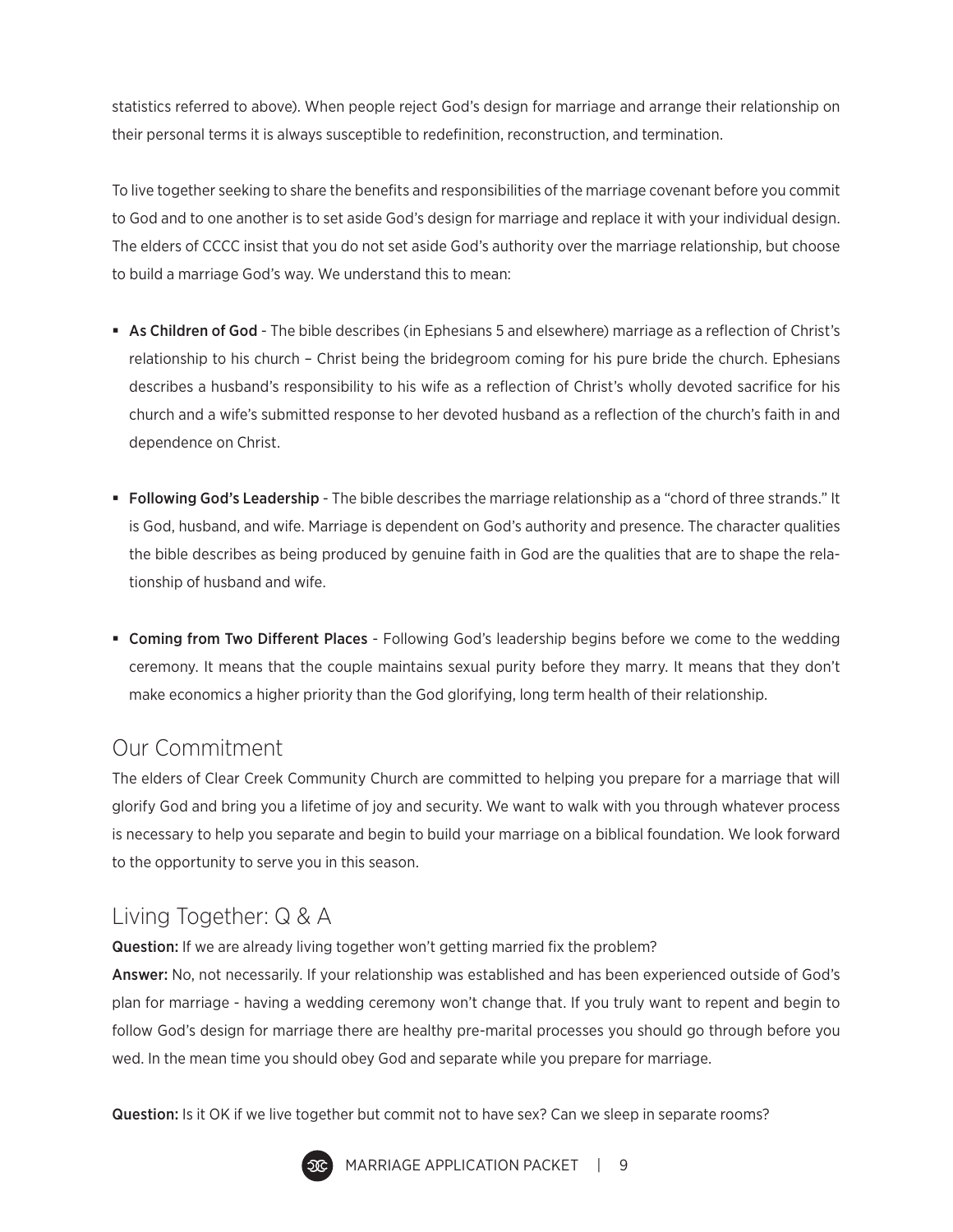Answer: No. It is a question of accountability. Even though you may be honoring your commitment to not have sex there is no way for the people who are spiritually responsible for you to know whether you are or not.

A second important consideration is found in Ephesians 5:3, "But among you there must not be even a hint of sexual immorality, or of any kind of impurity, or of greed, because these are improper for God's holy people." (NIV) Your life and lifestyle influences other people. As followers of Jesus we should avoid situations that communicate to a sinful world that a sinful lifestyle is acceptable among those who follow Christ.

Question: Even though we haven't had a wedding, can't we be married in our own hearts and minds? Answer: Marriage is a God ordained institution that is public by nature. The commitment we make to our spouse in marriage is a public commitment. The public nature of the commitment allows the church to help sustain, encourage, correct and protect you. If you simply declare yourselves to be "married" privately, outside of God's design and outside the church, you isolate your relationship from the possibility of encouragement, correction, and protection.

Question: What do we do if we really can't afford to live in two separate places?

Answer: There are many possibilities for separating. Friends, family, and your small group are all possible sources for creating a sustainable situation for separating as you go through a healthy pre-marriage process. CCCC will do everything we can do to help you find a solution. We have had great success helping people with the logistics of separating before they marry. Please discuss your situation with your Campus Pastor or CCCC elder. We will do everything we can to help find a solution.

Question: How long do we have to live apart before you will perform our wedding?

Answer: There are many variables that impact timing, such as the length of time necessary to demonstrate true repentance and a desire to obey God's will for your marriage, the time required to complete a healthy pre-marriage process, etc. This is a discussion you will need to have with your Campus Pastor or CCCC elder.